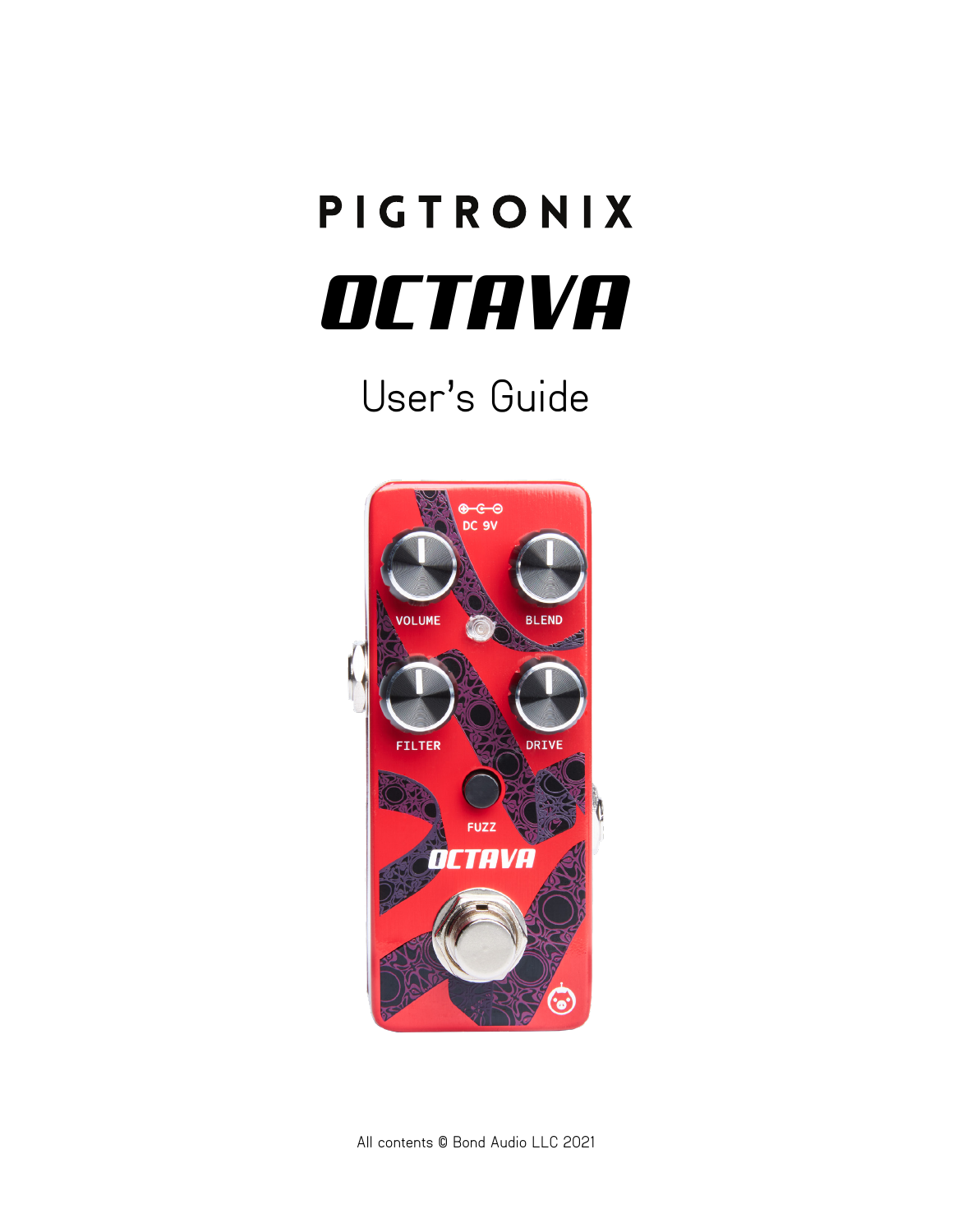# *CONTENTS*

### *03*

Introduction

### *04*

Explanation of Controls

### *05*

Warranty

### *07*

Contact Information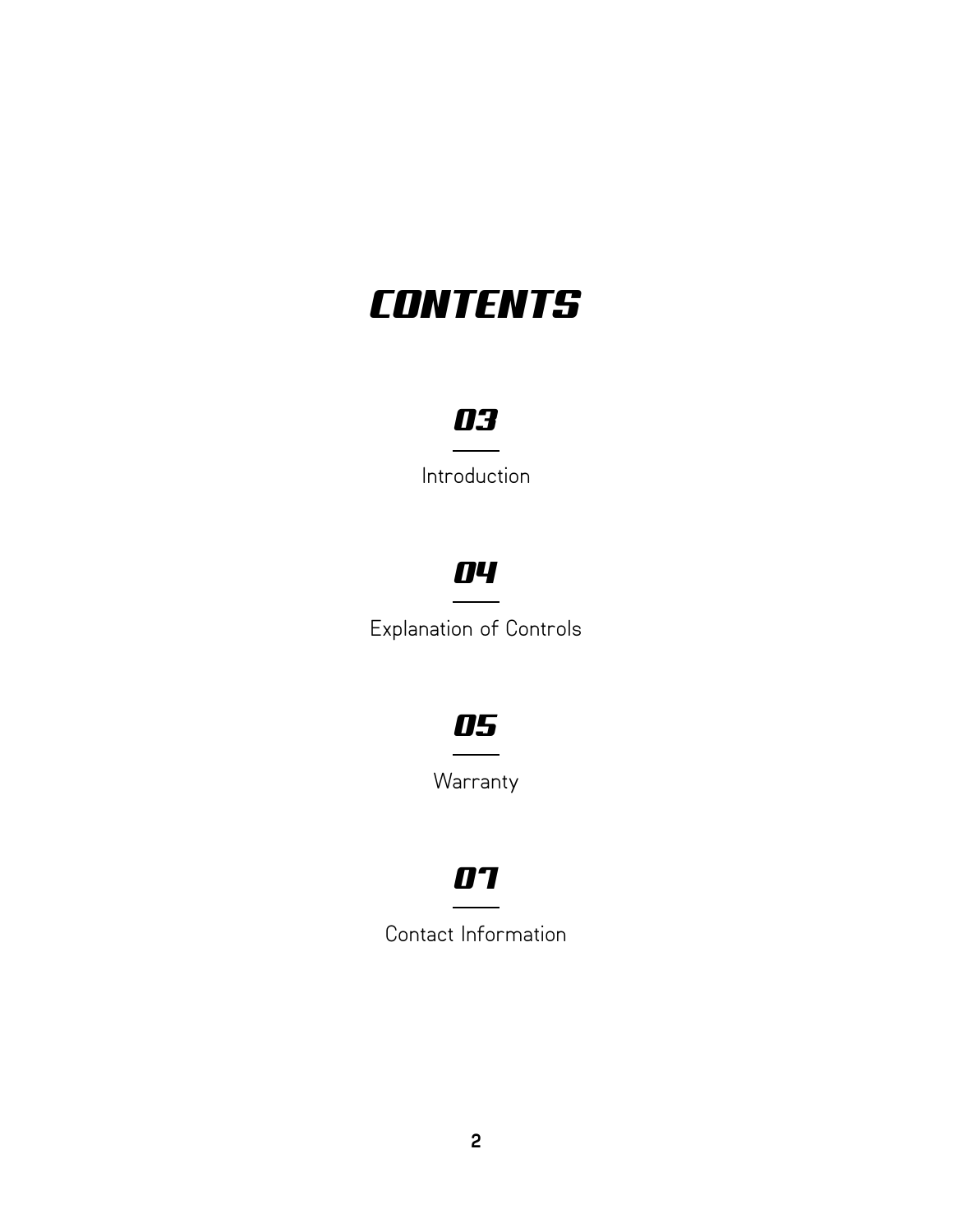# *RIPPING RIFF MODE OCTAVATED.*

Octava is an all-analog octave fuzz / frequency doubler featuring an on-board low pass Filter control that allows you to achieve singing octave up tones anywhere on the neck, without adjusting your guitar's tone control. A front-end Drive and gushing Fuzz circuit add signal power and easily convert Octava to shoegazey fuzz pedal capable of producing devastating, full-wave rectified distortion. Use the Blend knob to mix the octave up effect on top of your dialed-in drive.

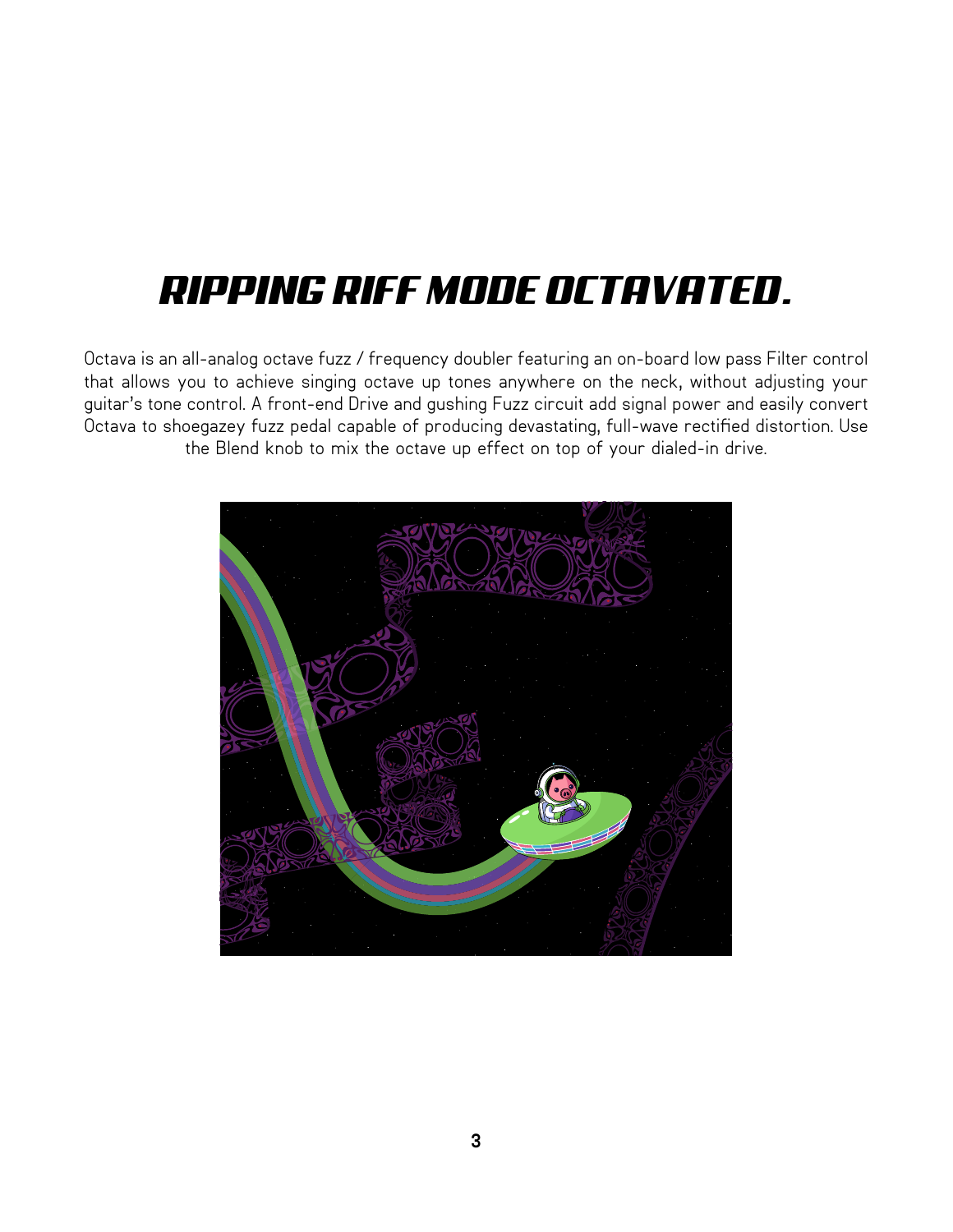# *EXPLANATION OF CONTROLS*







**Blend:** Mixes in the octave-up effect.



**Filter:** A low-pass filter tone knob. Sets the cutoff frequency of the low pass filter on the input of the Octave circuit.



**Drive:** Mixes in warm front-end overdrive by increasing the gain of the J-FET preamp stage.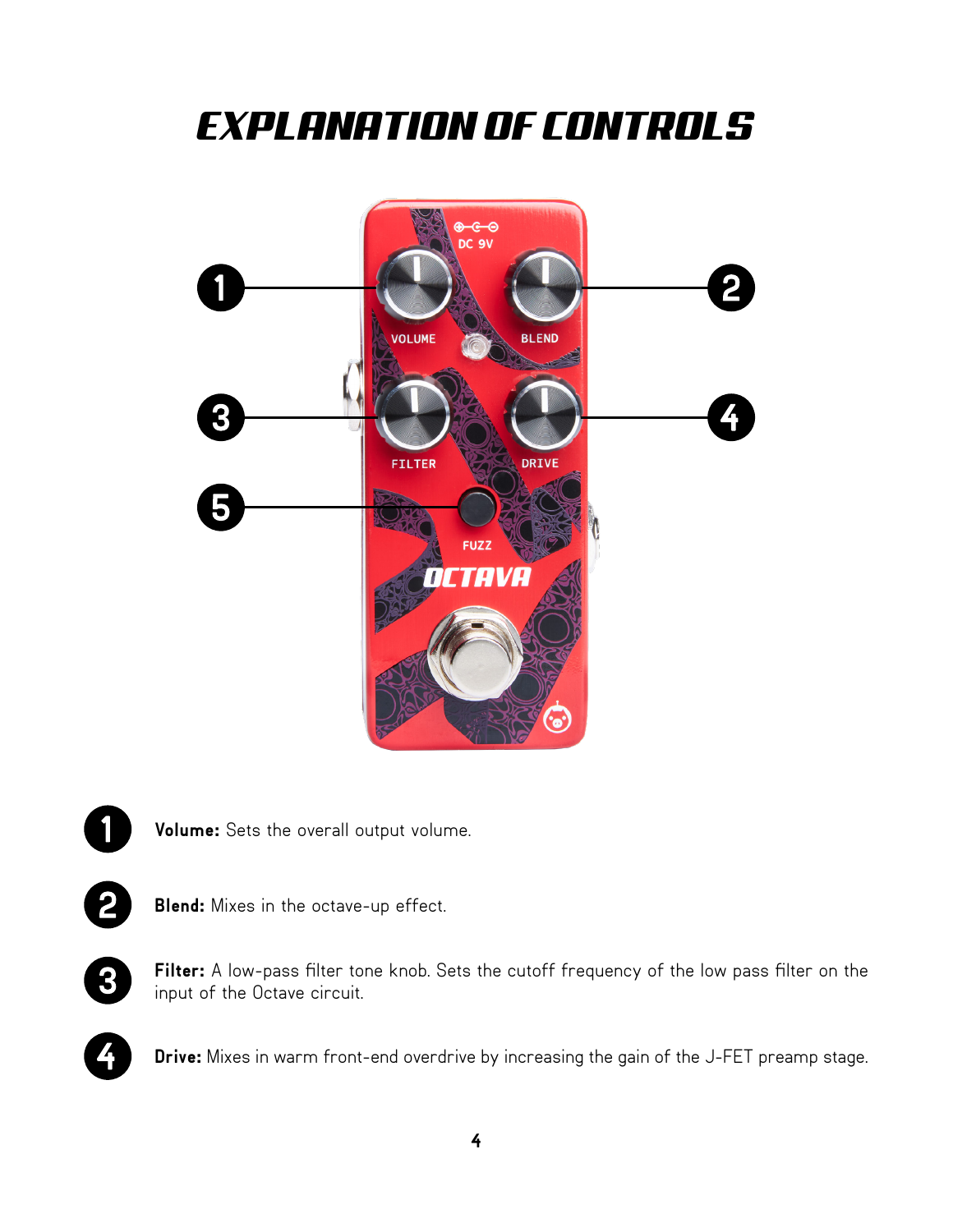

**Fuzz:** Activates the fuzz circuit.

Octava requires a negative tip, 9VDC power supply. Octava does not take batteries.

# *PIGTRONIX LIMITED WARRANTY*

Your new Pigtronix product is warranted to be free from defects in materials and workmanship for 1 year from the original date of purchase. Warranty applies only to the original retail purchaser of a registered Pigtronix product, subject to the limitations contained in this warranty.

THIS WARRANTY IS EXTENDED TO THE ORIGINAL RETAIL PURCHASER OF PIGTRONIX PRODUCTS BOUGHT ON OR AFTER JANUARY 1, 2020 ONLY AND MAY NOT BE TRANSFERRED OR ASSIGNED TO SUBSEQUENT OWNERS. IN ORDER TO VALIDATE YOUR WARRANTY, AND AS A CONDITION PRECEDENT TO WARRANTY COVERAGE HEREUNDER, YOU MUST REGISTER YOUR PRODUCT WITHIN THIRTY (30) DAYS FOLLOWING THE ORIGINAL DATE OF PURCHASE. YOUR PROOF OF PURCHASE OR SALES RECEIPT MUST ACCOMPANY ALL REQUESTS FOR WARRANTY COVERAGE— YOU MAY SUBMIT YOUR RECEIPT ON THE REGISTRATION FORM. IF YOU DO NOT REGISTER THE PRODUCT WITHIN 30 DAYS OF PURCHASE, YOUR PRODUCT WILL NOT BE SERVICED UNDER WARRANTY.

If your product is destroyed, lost or damaged beyond repair while in the possession of Pigtronix for repair, Pigtronix will replace that product with one of the same or most similar style of a value not in excess of the original purchase price of your pedal. Any insurance covering the pedal, including but not limited to collector's value insurance, must be carried by you at your expense.

This warranty covers the cost of both labor and materials on repairs deemed necessary by our Customer Service Representative.

THIS WARRANTY DOES NOT COVER:

- Any product that has been altered or modified in any way or upon which the serial number has been tampered with or altered.
- Any product whose warranty has been altered or upon which false information has been given.
- Any product that has been damaged due to misuse, negligence, accident, or improper operation.
- The subjective issue of tonal characteristics.
- Shipping damages of any kind.
- Any product that has been subjected to extremes of humidity or temperature
- Normal wear and tear
- Any product that has been purchased from an unauthorized dealer, or upon which unauthorized repair or service has been performed.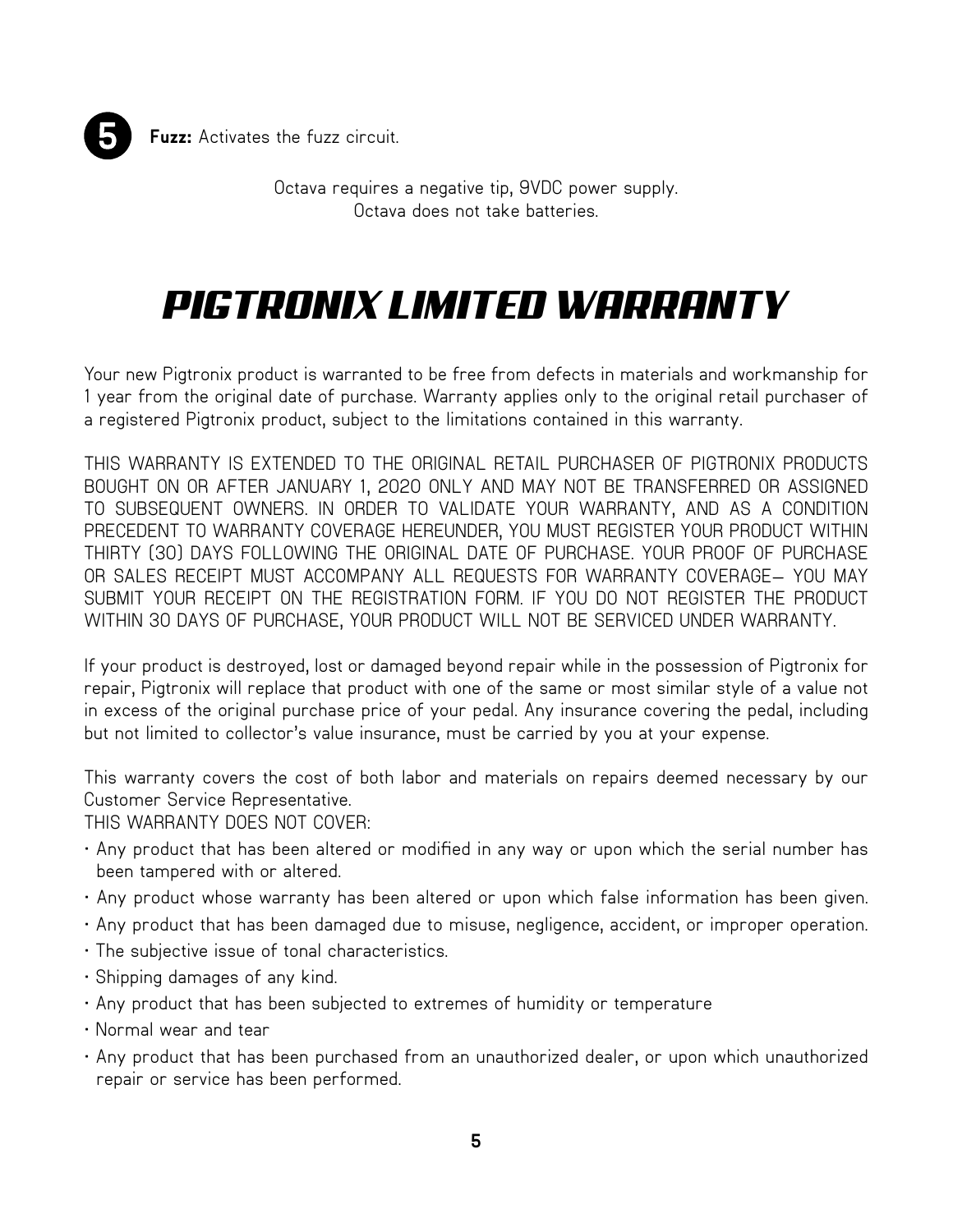PIGTRONIX MAKES NO OTHER EXPRESS WARRANTY OF ANY KIND WHATSOEVER. ALL IMPLIED, WARRANTIES, INCLUDING WARRANTIES OF MERCHANTABILITY AND FITNESS FOR A PARTICULAR PURPOSE, EXCEEDING THE SPECIFIC PROVISIONS OF THIS WARRANTY ARE HEREBY DISCLAIMED AND EXCLUDED FROM THIS WARRANTY. SOME STATES AND/OR COUNTRIES DO NOT ALLOW THE EXCLUSION OR LIMITATION OF IMPLIED WARRANTIES SO THAT THE ABOVE MAY NOT APPLY TO YOU. PIGTRONIX SHALL NOT BE LIABLE FOR ANY SPECIAL, INDIRECT CONSEQUENTIAL, INCIDENTAL OR OTHER SIMILAR DAMAGES SUFFERED BY THE PURCHASER OR ANY THIRD PARTY, INCLUDING, WITHOUT LIMITATION. DAMAGES FOR LOSS OF PROFITS OR BUSINESS OR DAMAGES RESULTING FROM USE OR PERFORMANCE OF THE PRODUCT, WHETHER IN CONTRACT OR IN TORT, EVEN IF PIGTRONIX OR ITS AUTHORIZED REPRESENTATIVE HAS BEEN ADVISED OF THE POSSIBILITY OF SUCH DAMAGES, AND PIGTRONIX SHALL NOT BE LIABLE FOR ANY EXPENSES, CLAIMS, OR SUITS ARISING OUT OF OR RELATING TO ANY OF THE FOREGOING.

#### **Steps To File for Warranty Coverage:**

- 1. Register your new guitar at **http://pigtronix.com/warranty**
- 2. Complete the warranty request form available at **http://pigtronix.com/support** and we will handle it from there!